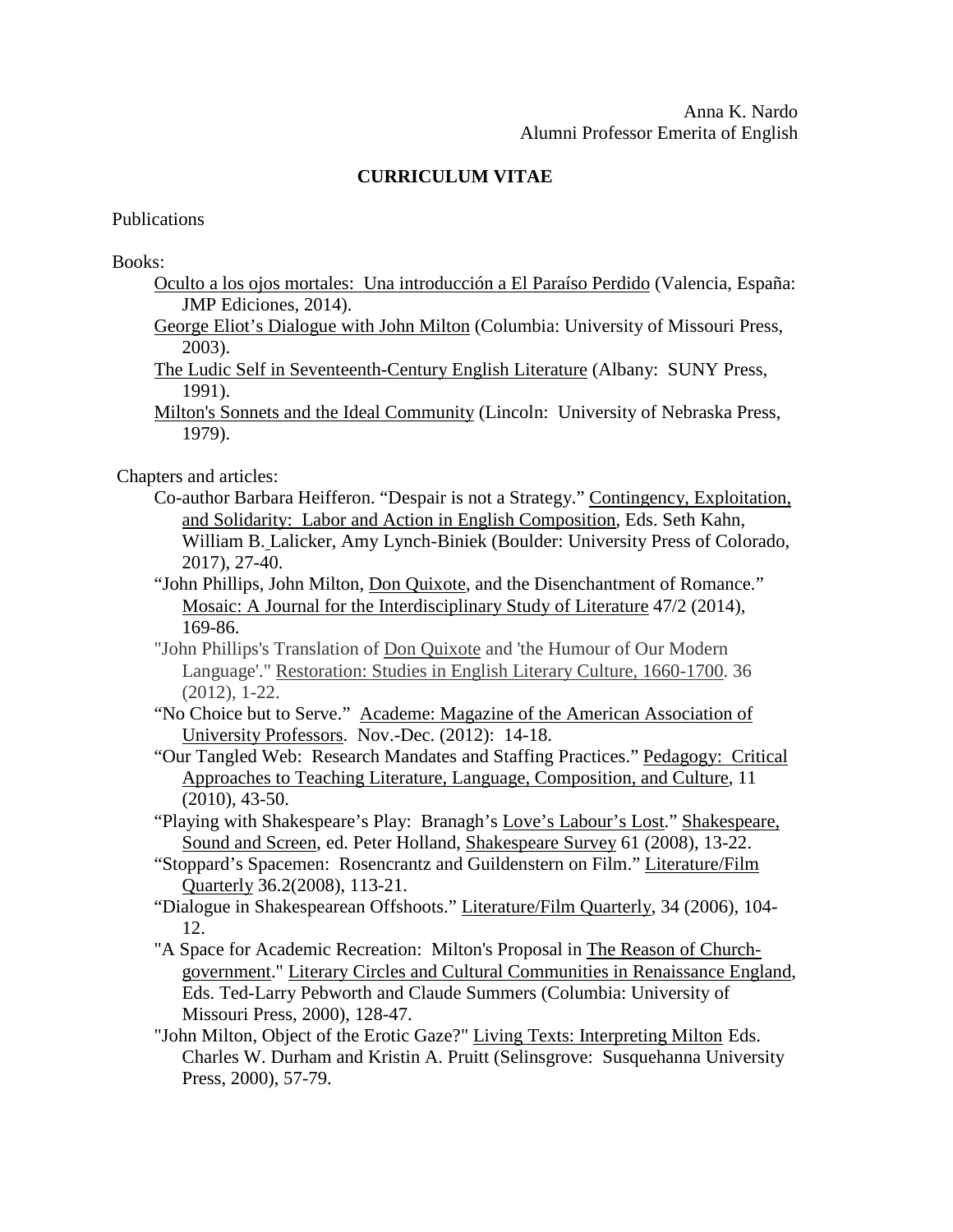- "Perpetual Reformation: LSU's Curriculum Options for the Twenty-First Century." ADE Bulletin, 125 (2000), 32-36.
- "Romola and Milton: A Cultural History of Rewriting." Nineteenth-Century Literature, Dec. (1998), 328-63.
- "The Education of Milton's Good Angels." Arenas of Conflict: Milton and the Unfettered Mind. Eds. Charles W. Durham and Kristin P. McColgan (Susquehanna University Press, 1997), 193-211.
- "Changing Institutions, Changing Teachers: Conversations about Curriculum Revision." with Sarah Liggett and Wade Dorman, ADE Bulletin 114 (1996) 30- 38.
- "The Politics of Curriculum Change: Tales from the LSU English Department." ADE Bulletin 105 (1993), 10-14.
- "Academic Interludes in Paradise Lost." Milton Studies *XXVII*, ed. James D. Simmonds (Pittsburgh: University of Pittsburgh Press, 1991), 209-41.
- "Milton and the Academic Sonnet." in Milton and Italy, ed. Mario Di Cesare (Binghamton, New York: Medieval and Renaissance Texts and Studies, 1991), 489-503.
- "'Sung and Proverb'd for a Fool': Samson as Fool and Trickster." Mosaic, 22 (1989), 1-16.
- "George Herbert: Pulling for Prime." South Central Review, 3 (1986), 28-42.
- "Their Faith is Strong, but Their Prose is Weak: Teaching Paradise Lost at Louisiana State University." Approaches to Teaching Paradise Lost, ed. Galbraith M. Crump (New York, N.Y.: Modern Language Association, 1986), 48-52.
- "The Play of and the Play in Literature." The Many Faces of Pla*y*, ed. Kendall Blanchard (Champaign, Illinois: Human Kinetics Publishers, 1986), 124-32.
- "John Donne at Play in Between." The Eagle and the Dove: Reassessing John Donne, eds. Claude J. Summers and Ted-Larry Pebworth (Columbia: University of Missouri, 1986), 157-65.
- "'Here's to thy health': The Pearl in Hamlet's Wine." English Language Notes, 23 (1985), 36-42.
- "Hamlet 'A Man to Double Business Bound.'" Shakespeare Quarterly, 34 (1983), 181-99.
- "The Poetry of John Donne's Liminal Play." Paradoxes of Play ed. John W. Loy, Jr. (West Point, New York: Leisure Press, 1982), 34-41.
- "'A Recreation of a Recreation': Reading The Compleat Angler." South Atlantic Quarterly, 79 (1980), 302-311.
- "Play, Literary Criticism, and the Poetry of George Herbert." Play and Culture, ed. Helen Schwartzman (West Point, New York: Leisure Press, 1980), 30-38.
- "Decorum in the Fields of Arbol: Interplanetary Genres in C.S. Lewis's Space Trilogy." Extrapolation, 20 (1979), 118-28.
- "Renaissance Syncretism and Milton's Convivial Sonnets." Explorations in Renaissance Culture, 4 (1978), 32-42.
- "Fantasy Literature and Play: An Approach to Reader Response." The Centennial Review, 22 (1978), 201-13.
- "Sir Thomas Browne: Sub Specie Ludi." The Centennial Review, 21 (1977), 311-20.
- "The Transmigration of Folly: Volpone's Innocent Grotesques." English Studies, 58 (1977), 105-109.
- "The Submerged Sonnet as Lyric Moment in Miltonic Epic." Genre, 9 (1976), 21-35.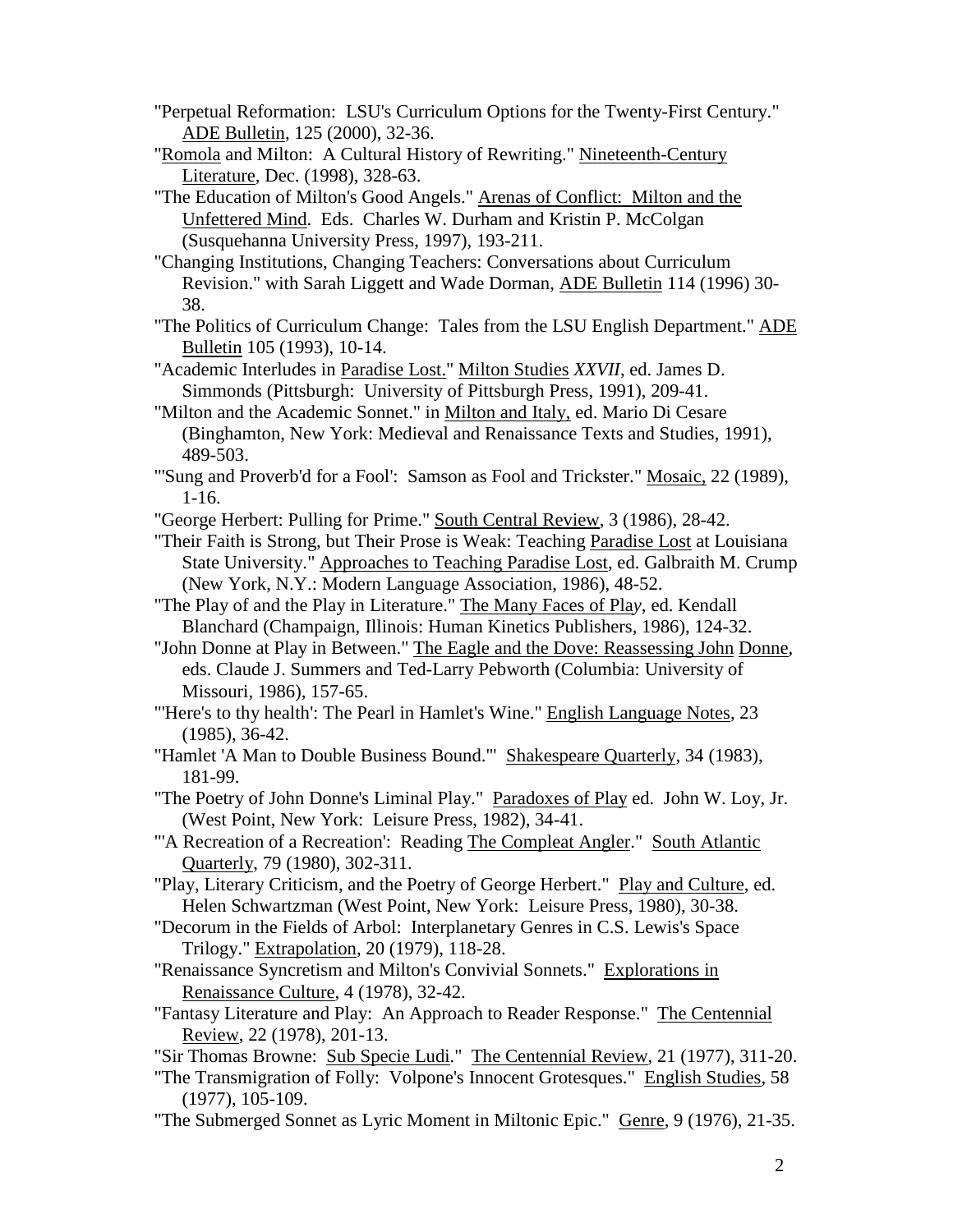Presentations at professional meetings: approximately 50, at such venues as the joint conference of American Council of Academic Deans and Phi Beta Kappa, the South Central Modern Language Association, the Shakespeare Association of America, and multiple International Milton Simposia.

Invited lecture:

": El Paraíso Perdido, la Película?"—an invited plenary lecture given at the fifth symposium on "Ecos de la Literatura Renacentista Inglesa" at the Universidad de Cuyo in Mendoza, Argentina, November, 2013.

## Awards:

Best Book of 2017, awarded by the Council of Writing Program Administrators, July 2019 for Contingency, Exploitation, and Solidarity: Labor and Action in English Composition, Eds. Seth Kahn, William B. Lalicker, Amy Lynch-Biniek (Boulder: University Press of Colorado, 2017), 27-40, in which my co-authored essay with Barbara Heifferon, "Despair is not a Strategy," appeared.

LSU Alumni Association Faculty Excellence Award, 2003

- Irene Samuel Award for Best Collection of Essays, awarded by the Milton Society of America, Dec. 1998 for Arenas of Conflict: Milton and the Unfettered Mind. Eds. Charles W. Durham and Kristin P. McColgan (Susquehanna University Press, 1997), 193-211, in which my essay "The Education of Milton's Good Angels" appeared.
- Morris & Deette Anderson Alumni Professorship, 1998.
- Nicholson Award, College of Arts and Sciences Outstanding Faculty Member, 1992- 93.
- James Holly Hanford Award for the best article on John Milton published in 1991, presented by the Milton Society of America.

H.M. Hub Cotton Faculty Excellence Award, 1988.

## Grants:

- LSU Manship Summer Research Fellowship, 2012 (3 months), \$6,000.
- English Department Regents Research Summer Grant, 2011 (2 months), \$6,000.
- LSU Nomination for NEH Summer Stipend, 2001 (2 months), \$5000--LSU funding guaranteed.

LSU Enhancement Research Leave, fall 2001 (5 months), full salary.

- LSU Manship Summer Research Fellowship and LSU Summer Faculty Research Stipend, 1997 (3 months), \$5,000.
- LSU Manship Summer Research Fellowship and LSU Summer Faculty Research Stipend, 1990 (3 months), \$5,000.

SCMLA Travel to Collections Grant, 1989, \$500.

Fellow at the National Humanities Center in the Research Triangle Park, N.C. 1981-82 (9 months), \$11,000.

National Endowment for the Humanities Summer Stipend, 1980 (2 months), \$2500. LSU Summer Faculty Research Stipend, 1979 (3 months), \$3000.

Fellow at the Southeast Institute for Medieval and Renaissance Studies, Duke University, 1978 (6 weeks), \$750.